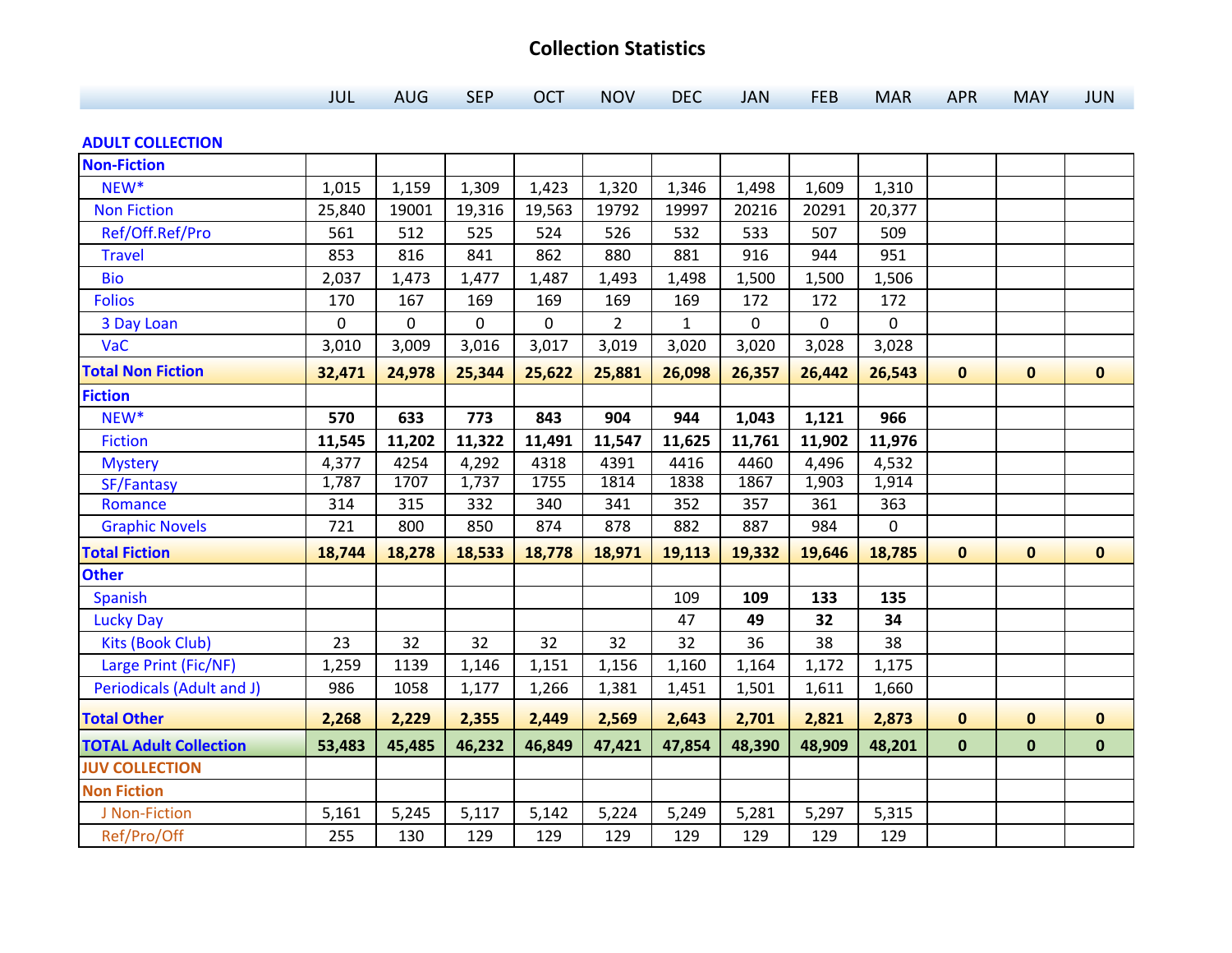## **Collection Statistics**

|                                | <b>JUL</b> | <b>AUG</b>  | <b>SEP</b> | <b>OCT</b> | <b>NOV</b> | <b>DEC</b> | <b>JAN</b>      | <b>FEB</b>      | <b>MAR</b>  | <b>APR</b>  | <b>MAY</b>   | <b>JUN</b>   |
|--------------------------------|------------|-------------|------------|------------|------------|------------|-----------------|-----------------|-------------|-------------|--------------|--------------|
| Parents                        | 460        | 460         | 460        | 459        | 473        | 477        | 482             | 484             | $\mathbf 0$ |             |              |              |
| <b>Teachers</b>                | 96         | 96          | 96         | 96         | 96         | 96         | 96              | 96              | $\mathbf 0$ |             |              |              |
| J Bio                          | 852        | 846         | 843        | 843        | 855        | 856        | 867             | 866             | 867         |             |              |              |
| <b>Total J Non-Fiction</b>     | 6,824      | 6,777       | 6,645      | 6,669      | 6,777      | 6,807      | 6,855           | 6,872           | 6,311       | $\mathbf 0$ | $\mathbf 0$  | $\mathbf{0}$ |
| <b>Fiction</b>                 |            |             |            |            |            |            |                 |                 |             |             |              |              |
| J Fiction                      | 3,226      | 3186        | 3,280      | 3321       | 3411       | 3,374      | 3,403           | 3,402           | 3,392       |             |              |              |
| J Graphic Novels               | 1,093      | 1097        | 1,134      | 1172       | 1155       | 1,167      | 1,186           | 1,168           | 0           |             |              |              |
| J Beginning Readers            | 1,207      | 1203        | 1,244      | 1286       | 1316       | 1,365      | 1,441           | 1,448           | 1,487       |             |              |              |
| JE picture books               | 6,337      | 6,077       | 6,108      | 6,213      | 6,246      | 6,227      | 6,165           | 6,211           | 6,351       |             |              |              |
| Books to go                    | 226        | 178         | 64         | 48         | 48         | 43         | 43              | 40              | 40          |             |              |              |
| Books to go bags               | $\pmb{0}$  | $\pmb{0}$   | $\pmb{0}$  | $\pmb{0}$  | 0          | 0          | 0               | 0               | $\mathsf 0$ |             |              |              |
| JE-easy                        | 1,227      | 1,225       | 1,269      | 1,332      | 1,361      | 1,420      | 1,457           | 1,464           | 1,495       |             |              |              |
| <b>Other</b>                   |            |             |            |            |            |            |                 |                 |             |             |              |              |
| Language                       | 326        | 326         | 325        | 325        | 327        | 328        | 328             | 328             | 330         |             |              |              |
| <b>Board books</b>             | 692        | 686         | 564        | 602        | 612        | 631        | 638             | 639             | 646         |             |              |              |
| <b>Total J Fiction</b>         | 14,334     | 13,978      | 13,988     | 14,299     | 14,476     | 14,555     | 14,661          | 14,700          | 13,741      | $\mathbf 0$ | $\mathbf 0$  | $\mathbf 0$  |
|                                |            |             |            |            |            |            |                 |                 |             |             |              |              |
| <b>TOTAL Juvenile</b>          | 21,158     | 20,755      | 20,633     | 20,968     | 21,253     | 21,362     | 21,516          | 21,572          | 20,052      | $\mathbf 0$ | $\mathbf 0$  | $\mathbf 0$  |
| <b>YOUNG ADULT</b>             |            |             |            |            |            |            |                 |                 |             |             |              |              |
| <b>YA Fiction</b>              | 1,346      | 1,231       | 1,298      | 1367       | 1,420      | 1,423      | 1,437           | 1,456           | 1,469       |             |              |              |
| <b>YA Non Fiction</b>          | 309        | 284         | 291        | 291        | 323        | 326        | 327             | 328             | 329         |             |              |              |
| <b>Total YA</b>                | 1,655      | 1,515       | 1,589      | 1,658      | 1,743      | 1,749      | 1,764           | 1,784           | 1,798       | $\mathbf 0$ | $\mathbf 0$  | $\mathbf{0}$ |
| <b>TOTAL J + YA</b>            | 22,813     | 22,270      | 22,222     | 22,626     | 22,996     | 23,111     | 23,280          | 23,356          | 21,850      | $\mathbf 0$ | $\mathbf 0$  | $\mathbf 0$  |
| <b>Audio Visual Collection</b> |            |             |            |            |            |            |                 |                 |             |             |              |              |
| <b>Audiobooks Adult</b>        | 2,022      | 1,514       | 732        | 749        | 749        | 751        | 1,595           | 1,599           | 1,598       |             |              |              |
| <b>Audiobooks Teaching Co</b>  | 895        | $\mathbf 0$ | 791        | 790        | 795        | 797        | 0               | $\mathbf 0$     | $\mathbf 0$ |             |              |              |
| <b>Audiobooks Juvenile</b>     | 463        | 462         | 462        | 460        | 461        | 461        | 461             | 460             | 459         |             |              |              |
| <b>VOX read aloud</b>          |            |             |            |            |            | 73         | $\overline{73}$ | $\overline{77}$ | 88          |             |              |              |
| JY Audio (Book/CD set)         | 94         | 93          | 93         | 93         | 95         | 95         | 95              | 95              | 95          |             |              |              |
| <b>Total ADs</b>               | 3,474      | 2,069       | 2,078      | 2,092      | 2,100      | 2,177      | 2,224           | 2,231           | 2,240       | $\mathbf 0$ | $\mathbf{0}$ | $\mathbf{0}$ |
| <b>DVD Adult</b>               | 4,476      | 4,460       | 4,288      | 4,312      | 4,291      | 4,291      | 4,240           | 4,210           | 4,220       |             |              |              |
| <b>DVD Teaching Co</b>         | 391        | 391         | 397        | 398        | 401        | 401        | 403             | 404             | 404         |             |              |              |